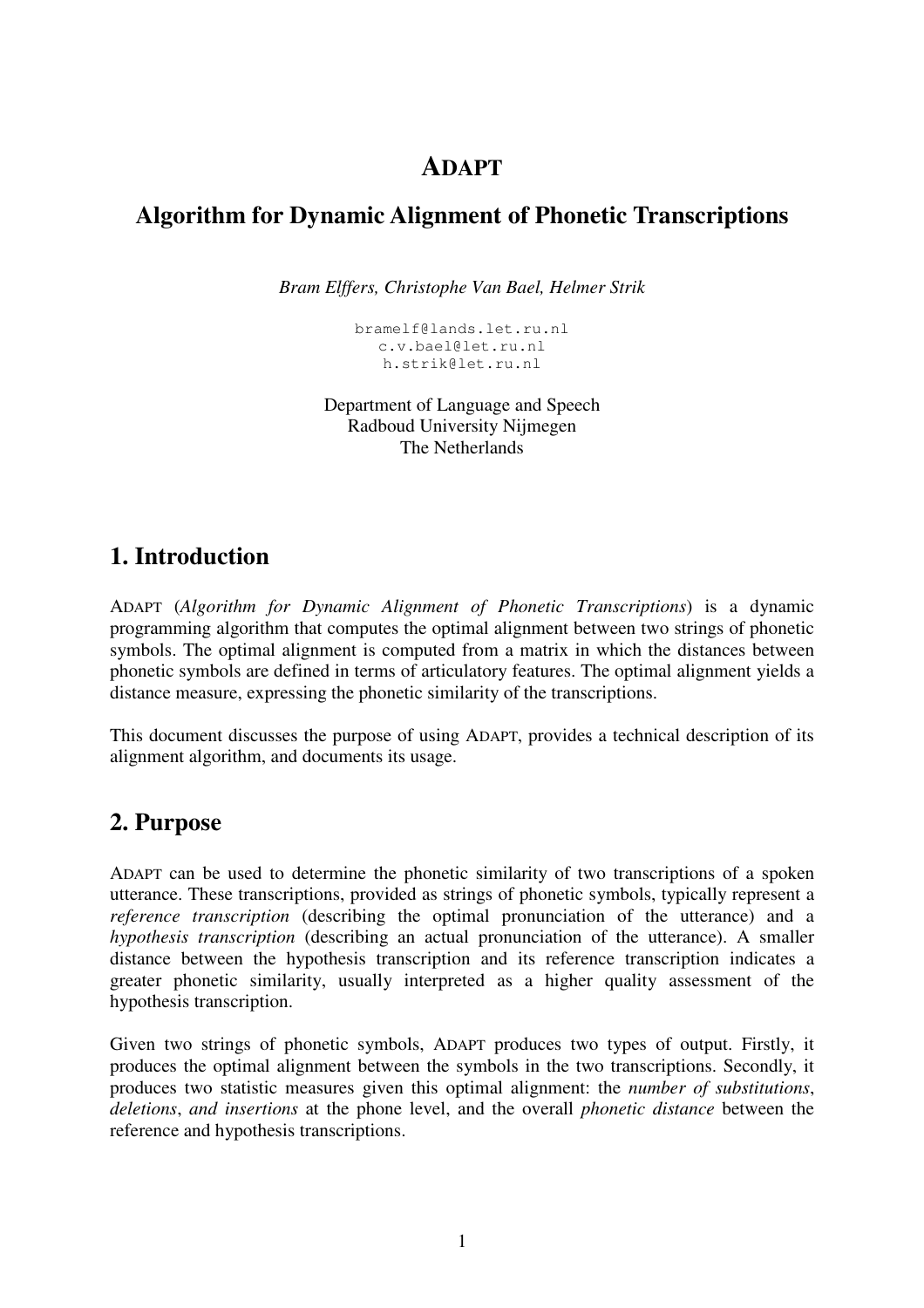For example, imagine a reference transcription and a hypothesis transcription of the word *hello*: /hElo/ resp. /@low/ (see Appendix A for a list of common phonetic transcription symbols). If we let ADAPT align the two transcriptions, the result will be:

| Reference transcription  | hElo-       |
|--------------------------|-------------|
| Hypothesis transcription | $-0$ $\log$ |

The alignment shows that the substring  $/Q$  o  $/Q$  from the realisation transcription is optimally aligned to the substring /Elo/ from the reference transcription. Since no symbol in the hypothesis transcription is aligned to /h/ in the reference transcription, this /h/ is considered to be *deleted*. Similarly, the presence of /w/ in the hypothesis transcription (absent in the reference transcription) is an example of a phone *insertion*. Since /@/ in the hypothesis transcription is aligned with  $/E /$  in the reference transcription, the  $/E /$  is considered to be subsituted by  $\sqrt{\theta}$ . Note that deletions, insertions, and substitutions are always observed from the viewpoint of the reference transcription.

For another example, consider two transcriptions of the Dutch phrase *op een gegeven moment*. (*at a given moment*). The first transcription is a canonical reference transcription, indicating how the phrase is pronounced when speaking carefully. The hypothesis transcription represents an extremely reduced realisation of the same utterance. ADAPT's alignment of the hypothesis and reference transcriptions yields the following alignment:

| Orthographic transcription | op een gegeven moment                   |  |  |  |  |
|----------------------------|-----------------------------------------|--|--|--|--|
| Reference transcription    | Op   @n   G@Gev@n   momEnt              |  |  |  |  |
| Hypothesis transcription   | $-p$   $Q -$   $-xeff$ $q -$   $-me$ nt |  |  |  |  |

This alignment shows two substitutions (/G/ as /x/ and /v/ as /f/), seven deletions (/ $\circ$ /,  $/n/$ ,  $/G/$ ,  $/G/$ ,  $/n/$ ,  $/m/$ , and  $/\circ$ ), and no insertions. The total phonetic distance between the reference transcription and the hypothesis transcription is 22.5. This is calculated as the sum of phonetic distances between each aligned phoneme pair, i.e. the sum of the costs for two substitutions and seven deletions.

In this example, note that *word boundaries* (signified by the vertical bars '|') were inserted to guarantee the alignment of each word in the reference transcription with each word in the realisation transcription. If the word boundaries were omitted, the alignment would have looked slightly different:

| Orthographic transcription | op een gegeven moment |  |  |  |  |
|----------------------------|-----------------------|--|--|--|--|
| Reference transcription    | Op@nG@Gev@nmomEnt     |  |  |  |  |
| Hypothesis transcription   | $-p---@xef@---mEnt$   |  |  |  |  |

This alignment is incorrect in assigning the first  $\sqrt{\frac{g}{\rho}}$  phoneme in the realisation to 'gegeven' as opposed to 'een'. However, the alignment algorithm does not distinguish the first two  $\frac{1}{e}$ symbols if no word boundaries are supplied. Note that, even though this alignment is in fact incorrect, the number of substitutions, insertions, and deletions, as well as the phonetic distance (22.5) are computed correctly from one of several alternative optimal alignments.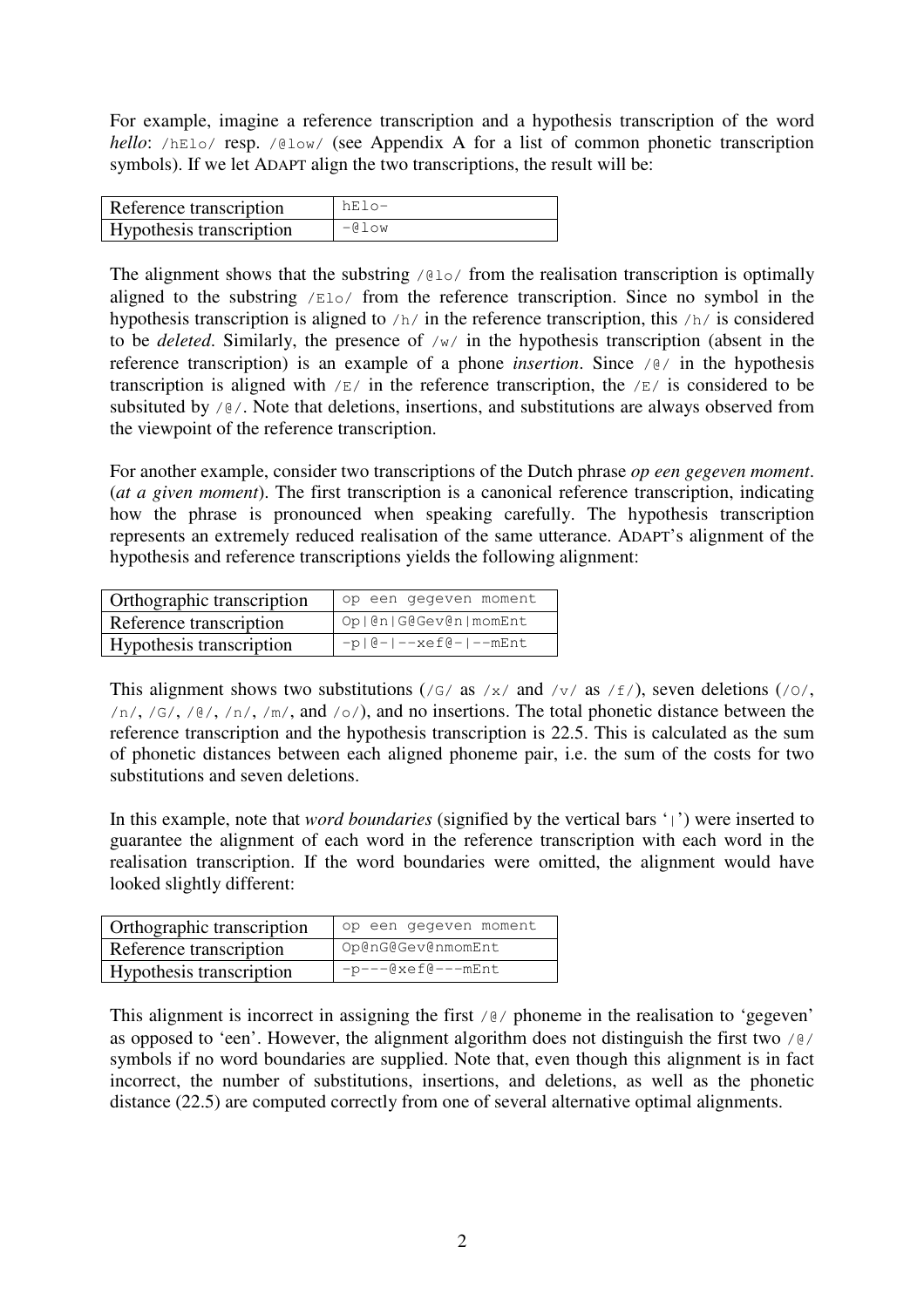## **3. Description**

This section describes ADAPT's internal representation of phonemes as feature vectors, and the computation of *phonetic distance* between two phonemes, based on these vectors. The last subsection describes the alignment process, and the expression of similarity between two transcriptions in terms of *total phonetic distance* and number of *substitutions*, *deletions*, and *insertions*.

#### **3.1. Phoneme feature vectors**

In ADAPT, each phoneme is defined as a feature vector, and signified by a single character. The feature vectors of vowels are defined as sets of five real values, representing *length*, *front/back*, *tongue*, *roundedness*, and *diphthong*. The feature vectors for consonants are defined as sets of eleven real values, representing *place of articulation*, *voice*, *nasal*, *stop*, *glide*, *lateral*, *fricative*, *trill*, *aspirant*, *dental*, and *strength*. The definition of phonemes in terms of phonetic feature vectors was based on Cucchiarini [1].

The feature vector declarations for vowels and consonants are stored in a file named *features.txt*. 1 The example file contains 23 vowels, and 24 consonants, with feature values applicable to the Dutch language. If needed, the feature definitions can be altered to reflect the phonetic properties of other languages. Also, it is possible to remove or add phonemes, as well as separate features for vowels or consontants.

In the example feature vector declarations in *features.txt*, each feature is abbreviated as shown in the tables below.

| <b>Vowel features</b>           |                |  |  |  |
|---------------------------------|----------------|--|--|--|
| len                             | length         |  |  |  |
| fbk                             | front/back     |  |  |  |
| $\frac{\text{tng}}{\text{rnd}}$ | tongue placing |  |  |  |
|                                 | roundedness    |  |  |  |
| dph                             | diphthong      |  |  |  |

| <b>Consonant features</b> |                       |  |  |
|---------------------------|-----------------------|--|--|
| plc                       | Place of articulation |  |  |
| voc                       | Voicing               |  |  |
| nas                       | <b>Nasal</b>          |  |  |
| stp                       | Stop                  |  |  |
| gld                       | Glide                 |  |  |
| lat                       | Lateral               |  |  |
| frc                       | Fricative             |  |  |
| trl                       | Trill                 |  |  |
| asp                       | Apirant               |  |  |
| dnt                       | Dental                |  |  |
| str                       | Strength              |  |  |

<sup>&</sup>lt;sup>1</sup> This file must be present in the directory ADAPT is called from.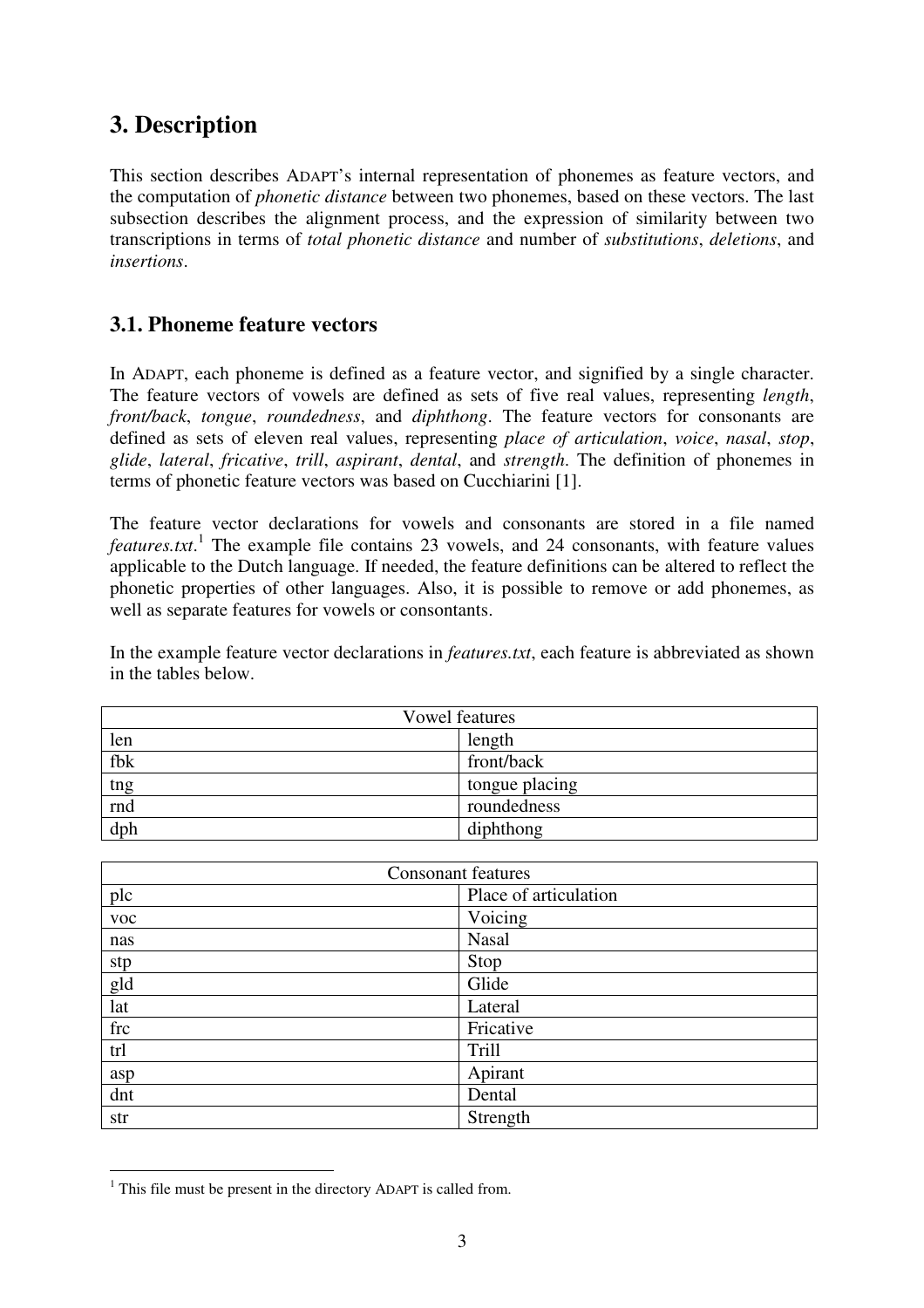Prior to calculating the optimal alignment between two phonetic transcriptions, ADAPT reads the file named *features.txt* to retrieve the feature vectors for each phoneme. For every pair of vowels, and for every pair of consonants, it computes the absolute difference between the two phoneme feature vectors as the sum of the absolute difference between every feature value pair. The absolute vector difference is memorised as the phonetic distance between two phonemes.

#### **3.2. Phonetic distance**

In ADAPT, the *phonetic distance* between two symbols is defined as the sum of absolute differences between the feature values of the two phonemes they represent. For example, the phonetic distance between  $/t /$  and  $/d /$  is defined as the absolute difference between their feature vectors (i.e. the sum of the differences between each of their feature values):

| feature      | plc | $\nu$ oc | nas | stp | gld | lat | frc | trl | asp | dnt | str | total |
|--------------|-----|----------|-----|-----|-----|-----|-----|-----|-----|-----|-----|-------|
| $/t$ /vector | 4.0 | 1.0      | 0.0 | 0.5 | 0.0 | 0.0 | 0.0 | 0.0 |     |     |     |       |
| /d/ vector   | 4.0 | 2.0      | 0.0 | 0.5 | 0.0 | 0.0 | 0.0 | 0.0 |     |     |     |       |
| difference   | 0.0 | 1.0      | 0.0 | 0.0 | 0.0 | 0.0 | 0.0 | 0.0 | 0.0 | 0.0 | 0.0 | 1.0   |

Note that the distances between several phoneme pairs may be identical, but composed differently:

| feature      | plc | $\nu$ oc | nas | stp | gld | lat | $\int r c$ | trl | asp | dnt | str | total |
|--------------|-----|----------|-----|-----|-----|-----|------------|-----|-----|-----|-----|-------|
| $/t$ /vector | 4.0 | 1.0      | 0.0 | 0.5 | 0.0 | 0.0 | 0.0        | 0.0 |     |     |     |       |
| /s/ vector   | 4.0 | $1.0\,$  | 0.0 | 0.0 | 0.0 | 0.0 | 0.5        | 0.0 |     |     |     |       |
| difference   | 0.0 | 0.0      | 0.0 | 0.5 | 0.0 | 0.0 | 0.5        | 0.0 | 0.0 | 0.0 | 0.0 | 1.0   |

If ADAPT is forced to decide which of the phonemes  $/d$  and  $/s$  is phonetically closer to the phoneme  $/t/$ , it will first check the feature vector differences of  $(t, d)$  and  $(t, s)$  as a whole. If these are equal (in this case, 1.0), the phoneme with the least number of different features is assumed to be phonetically closer. Since  $/d$  has a single feature difference of 1.0, and  $/s$ has a two feature differences of 0.5 compared to  $/t/$ , ADAPT assumes that the phonetic distance between  $/d$  and  $/t$  is less than the phonetic distance between  $/s$  and  $/t$ .

Phonetic distance is defined for pairs of consonants and pairs of vowels only. Since the feature vectors for vowels and consonants are defined by different (and therefore incomparable) features, ADAPT cannot determine the phonetic distance between a vowel and a consonant. Instead, ADAPT assigns a fixed high distance to any vowel/consonant pair, which prevents their alignment.

#### **3.3. Alignment**

Based on the phonetic distance between pairs of phonemes, ADAPT constructs a *search space* in terms of a matrix of symbol comparisons. This matrix is used to compare every phoneme in the reference transcription to every phoneme in the hypothesis transcription. The sequence of substitutions, deletions, and insertions which yields the minimum phonetic distance between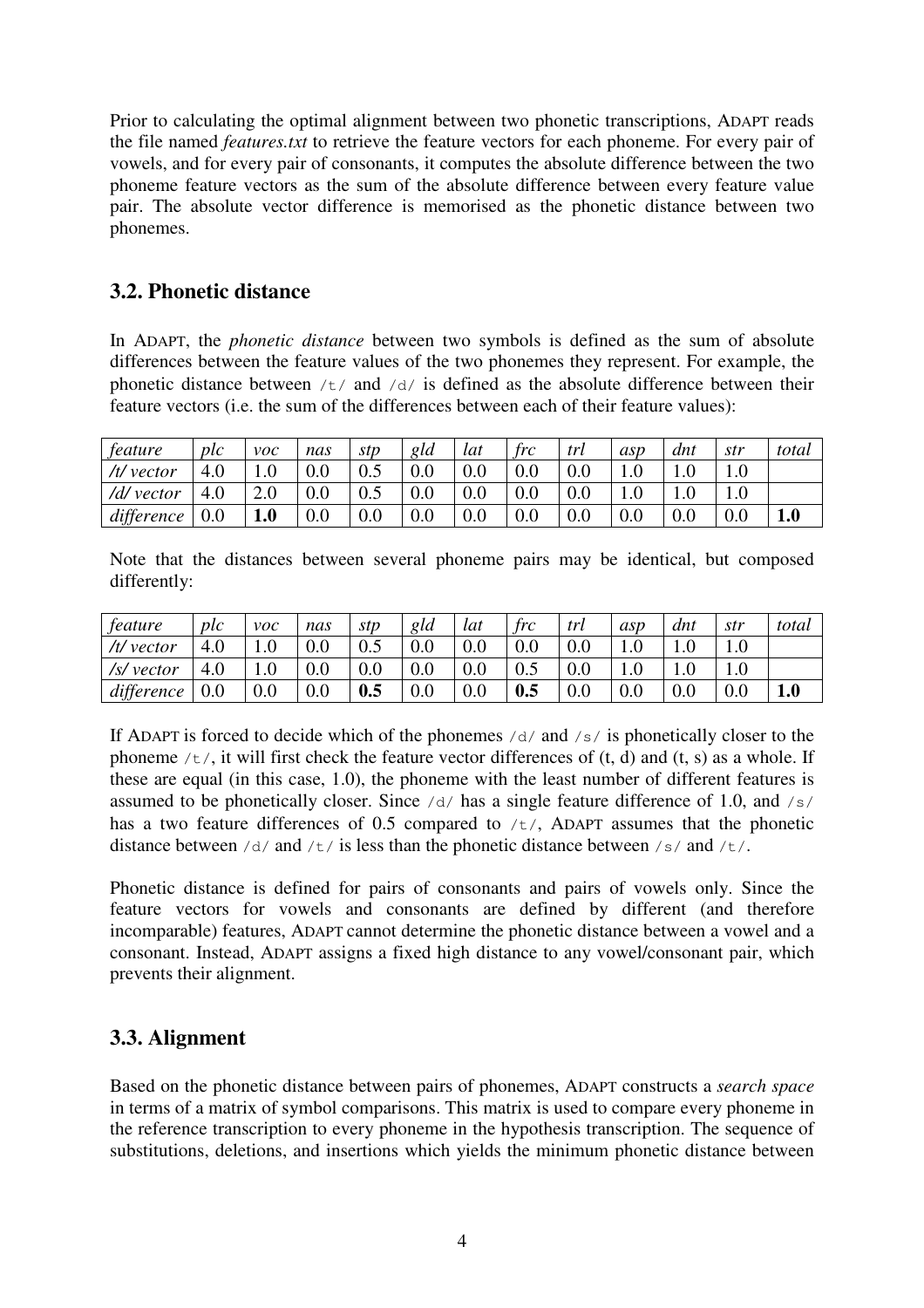the reference and hypothesis transcriptions is represented by the optimal path through search space.

Once the optimal alignment between the reference and hypothesis transcriptions has been determined, ADAPT computes and reports the total *number of substitutions*, *deletions*, and *insertions*. Finally, ADAPT also reports the *total phonetic distance*, where every insertion or deletion is assigned a phonetic distance of 3.0, and every substitution is assigned a variable phonetic distance, according to the feature vector difference between each coaligned phoneme pair (as discussed above).

## **4. Usage**

ADAPT is provided as a Perl module. This allows any Perl script to include ADAPT, and use its functionality. In order to use the module, the following files are required:

| adapt.pm     | The ADAPT module                                    |
|--------------|-----------------------------------------------------|
| features.txt | A data file containing phoneme feature declarations |

ADAPT will abort with an appropriate error message if *features.txt* is not found.

The ADAPT module is supplied with a Perl script named *run\_adapt.pl*. This script serves to illustrate the usage of ADAPT, and can easily be modified to serve its user's specific needs. A custom Perl script may include ADAPT for its own processing by placing a use statement below the magic line, as follows:

#!/usr/bin/perl use adapt;

When the program using the module is executed, ADAPT will first perform its memorisation step, after which control is passed back the main program.

The script *run* adapt.pl is called with two command line parameters, as follows:

run\_adapt.pl references.txt hypotheses.txt

The output of the script can be redirected to a file in the usual manner:

run\_adapt.pl references.txt hypotheses.txt >output.txt

If *references.txt* contains a list of reference transcriptions, and *hypotheses.txt* contains a list of hypothesis transcriptions, *output.txt* will contain the alignment results and statistics for each reference/hypothesis alignment. The output will also contain file statistics, showing the averages and totals for all alignments.

In order to compare a norm and a realisation transcription, the main script should call the subroutine *align\_dist* in the ADAPT module. The subroutine requires a reference transcription and a hypothesis transcription as its parameters. 2 It returns an array containing six values: the

<sup>&</sup>lt;sup>2</sup> Note that every symbol occurring in the reference and hypothesis transcriptions must be declared in *features.txt.*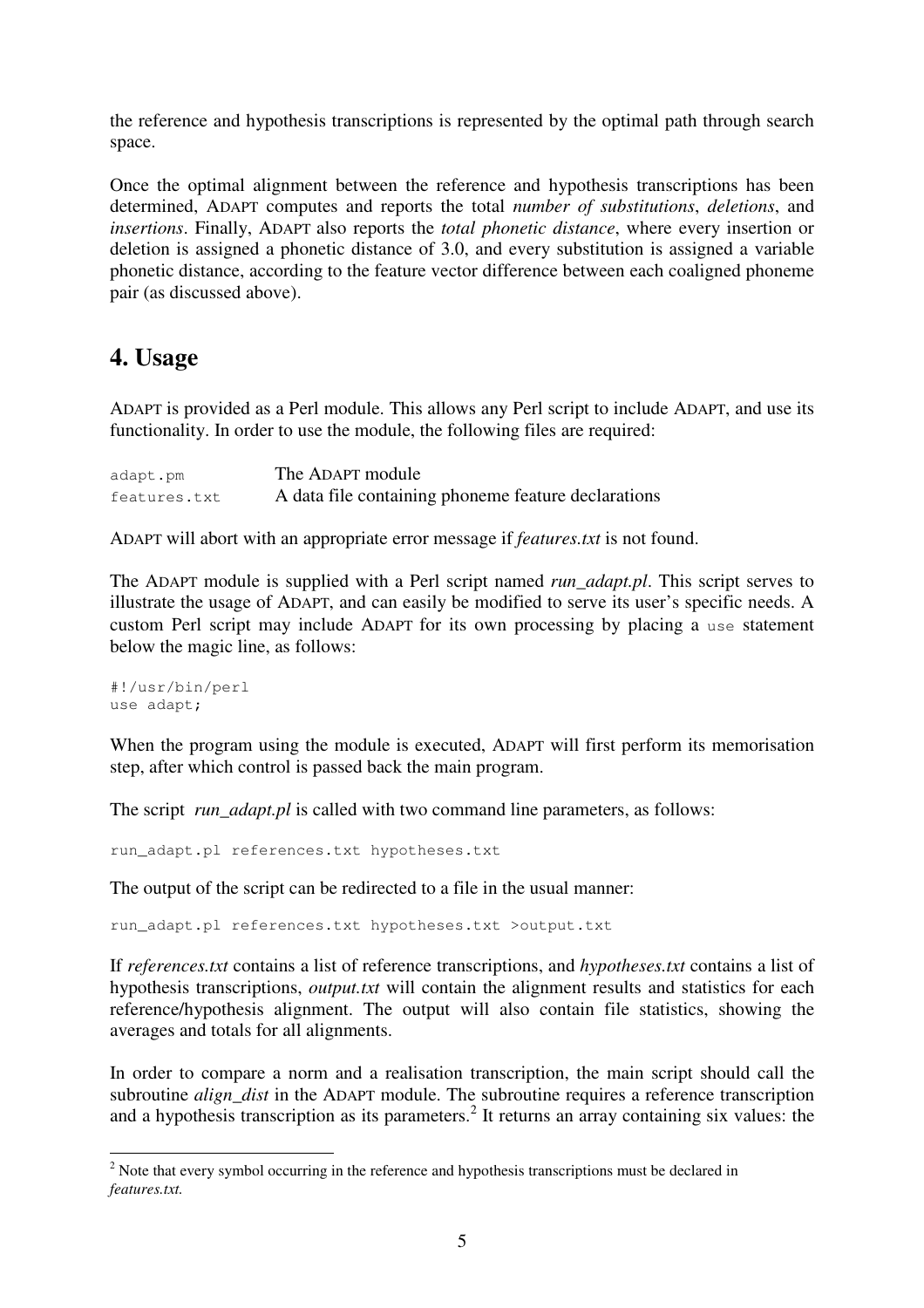total distance (unsigned real), the number of substitutions (unsigned int), the number of deletions (unsigned int), the number of insertions (unsigned int), the aligned reference transcription (string), and the aligned hypothesis transcription (string). For the *hello* example, you would use the following call to the *align\_dist* subroutine:

```
$norm = "hElo";
$real = "Qlow";($dist, $sub, $del, $ins, $al_ref, $al_real) = &align_dist ($norm, $real);
```
The result of this call is as follows:

| Variable             | Value      | Description                      |
|----------------------|------------|----------------------------------|
| <i><b>\$dist</b></i> | 7.5        | Total distance                   |
| \$sub                |            | Number of substitutions          |
| \$del                |            | Number of deletions              |
| <i><b>Sins</b></i>   | 1.         | Number of insertions             |
| \$al ref             | $"hE1o-"$  | Aligned reference transcription  |
| \$al real            | $"$ -@low" | Aligned hypothesis transcription |

Calls to the *align\_dist* subroutine follow the usual Perl syntax conventions, allowing for several methods, whichever is most comfortable given the application. The following calls are valid (if obscure):

```
@results = &align_dist ("hElo", "@low");
($dist, $s, $d, $i, $aref, $areal) = &align_dist (@pair);
```
By default, the 'void phoneme' that represents insertions or deletions is signified by a dash character (-). If for some application a different value is required, the following line in *adapt.pm* can be modified to a different symbol, such as "0".

 $$zero\_char = "-";$ 

### **References**

- 1. Cucchiarini, C. (1993). Phonetic transcription: a methodological and empirical study. Ph.D. dissertation, University of Nijmegen, the Netherlands.
- 2. Cucchiarini, C. (1996). Assessing transcription agreement: methodological aspects. In *Clinical Linguistics & Phonetics*, 10/2, pp. 131-155.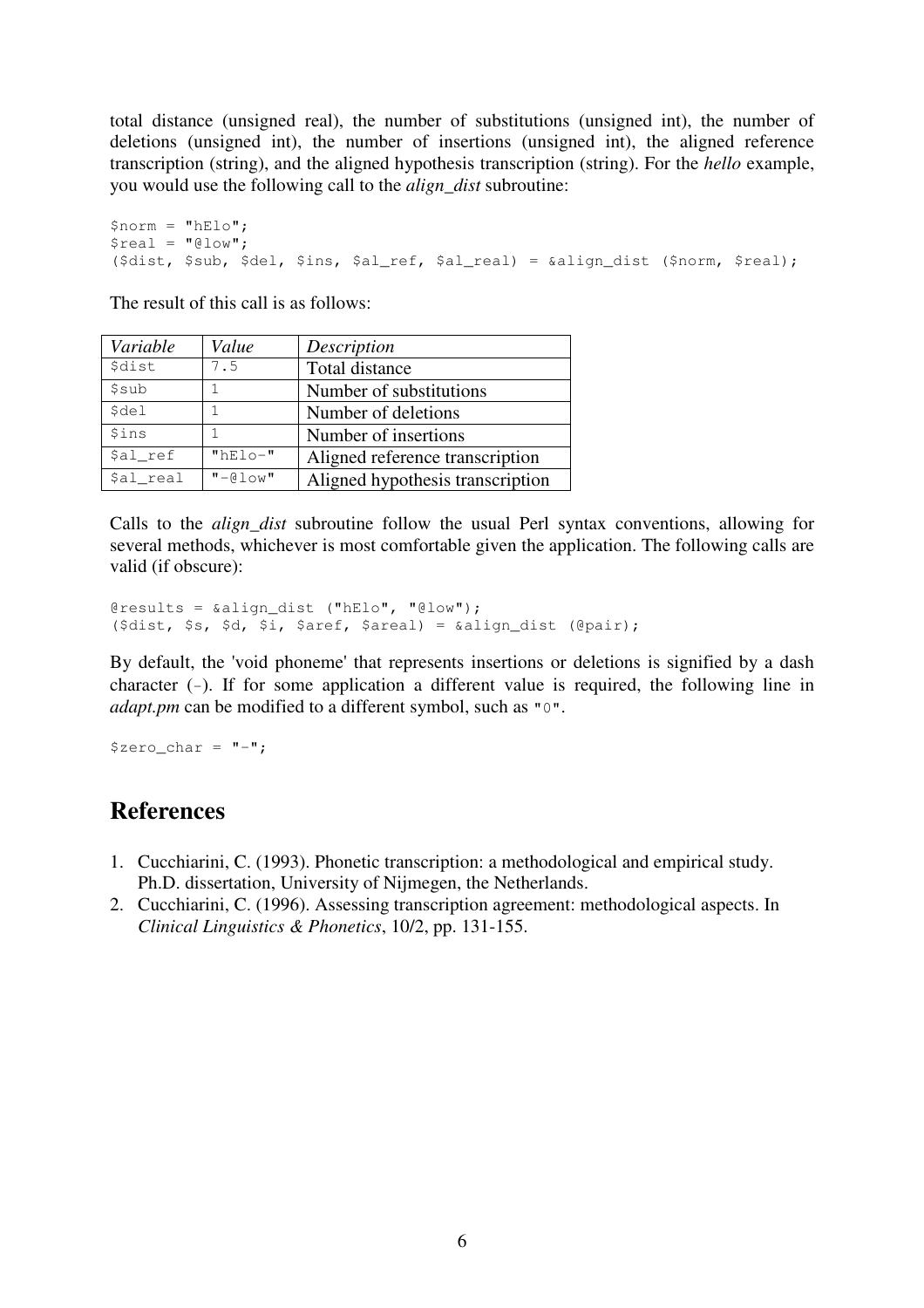## **Appendix A: Phonetic symbols for Dutch**

This appendix shows the phonetic symbols as defined by Cucchiarini [1,2]. The phonetic symbols and feature vector declarations may be altered or modified for different languages. They may also be modified to allow a higher degree of phonetic detail in the transcriptions and their alignments. Currently, the encoding of phonemes is restricted to single characters; future versions of ADAPT may include multi-character (SAMPA-compliant) encoding.

#### **Consonants**

#### **Plosives**

| <b>ADAPT</b> | <b>SAMPA</b> | <b>CGN</b> | <b>Example</b> |
|--------------|--------------|------------|----------------|
|              |              |            | pak            |
|              |              |            | bak            |
|              |              |            | tak            |
|              |              |            | dak            |
|              | r            |            | $\mathbf{kap}$ |
|              |              |            | goal           |

#### **Fricatives**

|     |    |              | fel                |
|-----|----|--------------|--------------------|
|     |    | $\mathbf{V}$ | yel                |
|     | э. | S            | sein               |
| Z   | z  | z            | $\overline{z}$ ijn |
| C   |    |              | show               |
| Z   | 7  | 7            | bagage             |
| G   | G  |              | goed               |
| X/x | X  | X            | toch               |
| h   | h  | h            | hand               |

#### **Sonorants**

| m | m | m | $m$ et   |
|---|---|---|----------|
| n | n | n | net      |
|   |   |   | bang     |
|   |   |   | land     |
|   |   |   | rand     |
| W | W | W | W1       |
|   |   |   | 1a       |
|   |   |   | campagne |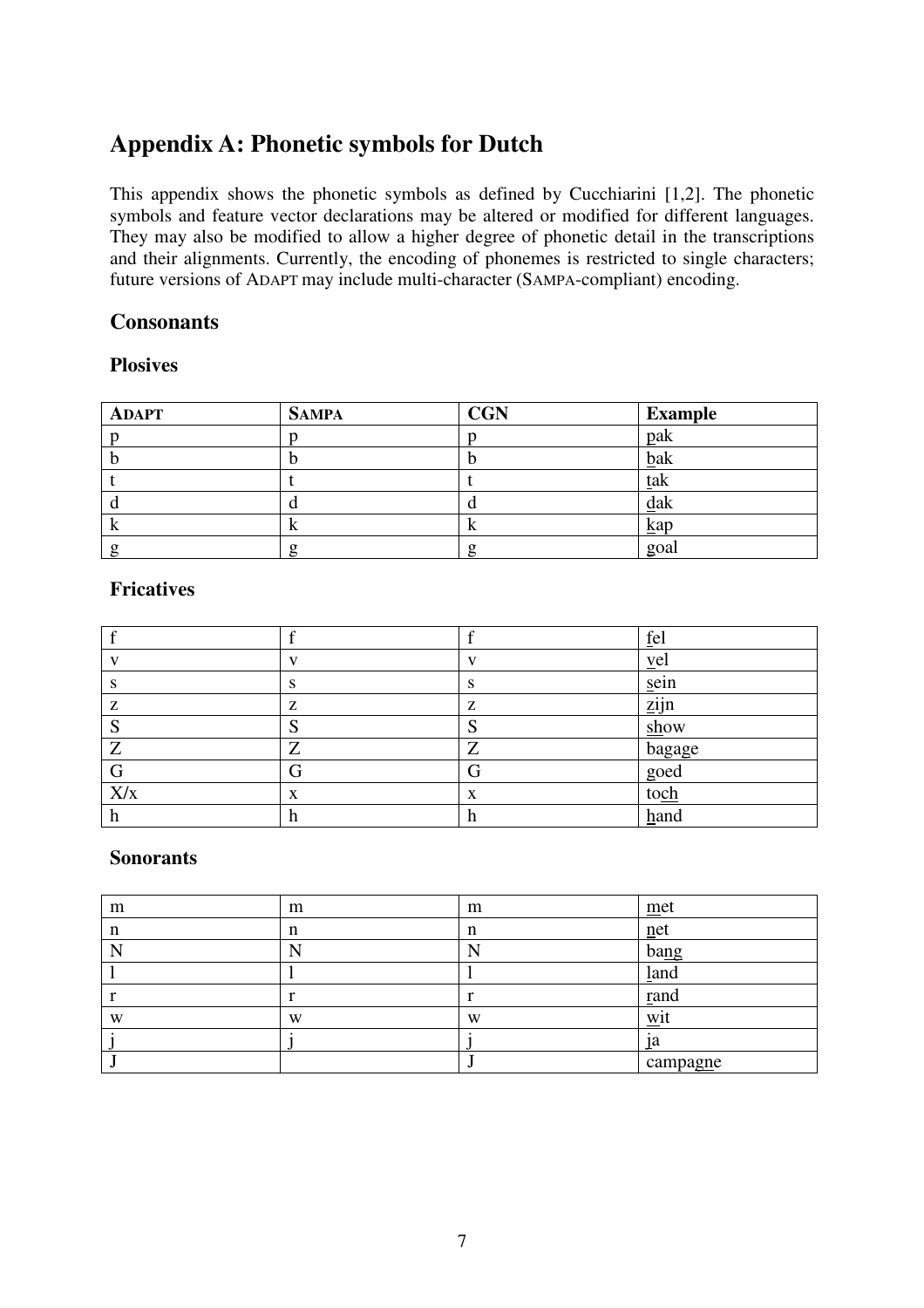# **Vowels**

| $\overline{i}$            | $\overline{i}$                | $\mathbf{i}$   | vier            |
|---------------------------|-------------------------------|----------------|-----------------|
| ${\bf e}$                 | $\mathbf e$                   | $\mathbf e$    | veer            |
| a                         | $\mathbf{a}$                  | a              | naam            |
| $\mathbf O$               | $\mathbf{o}$                  | $\mathbf{o}$   | voor            |
| $\mathbf u$               | u                             | $\mathbf u$    | voer            |
| $\mathbf y$               | y                             | y              | vuur            |
| $\mathbf I$               | $\overline{I}$                | $\overline{I}$ | pit             |
| ${\bf E}$                 | ${\bf E}$                     | E              | pet             |
| $\mathbf A$               | $\mathbf{A}$                  | $\mathbf{A}$   | pad             |
| $\mathbf O$               | $\overline{O}$                | $\mathbf O$    | pot             |
| $\overline{\mathbf{Y}}$   | $\overline{Y}$                | $\mathbf Y$    | put             |
| $^\text{\textregistered}$ | $\textcircled{\scriptsize a}$ | $\cal{Q}$      | gemak           |
| $\&$                      | Ei                            | $E+$           | fijn            |
| $\mathbf{1}$              | 9y                            | $Y+$           | huis            |
| $\overline{2}$            |                               | $\overline{2}$ | deur            |
| $\overline{\mathbf{3}}$   | Au                            | $A+$           | goud            |
| $\overline{4}$            | E:                            | E:             | crème           |
| 5                         | 9:                            | Y:             | freule          |
| $\overline{6}$            | O:                            | O:             | roze            |
| $\overline{7}$            |                               | E~             | bassin          |
| $8\,$                     |                               | $A\sim$        | ensemble        |
| 9                         |                               | $O\sim$        | compagnon, fond |
| $\%$                      |                               | $Y \sim$       | vingt-et-un     |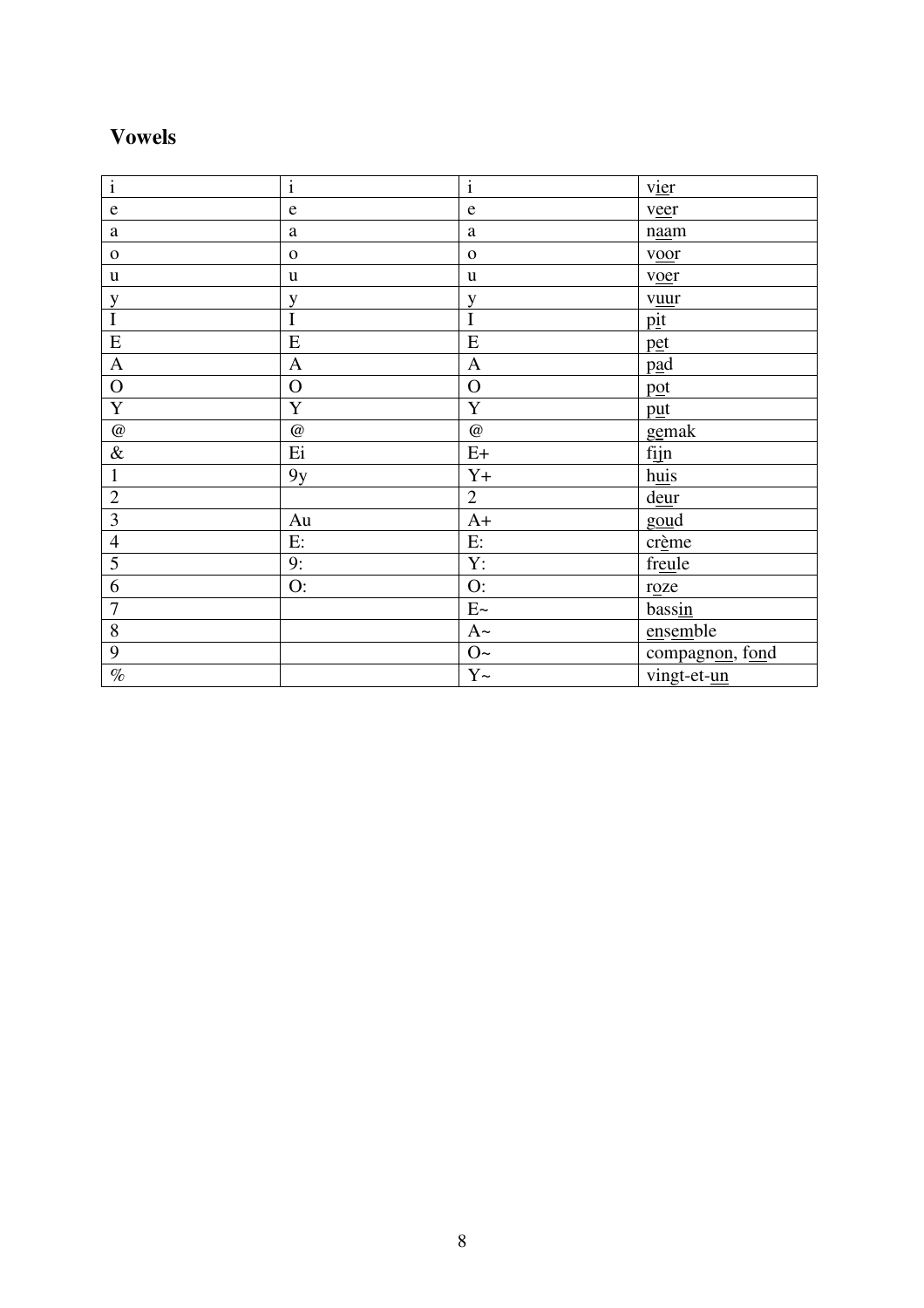# **Appendix B: Phoneme feature definitions for Dutch**

This appendix shows the example phoneme feature definitions for the Dutch language, as defined by Cucchiarini [1,2]. These feature values are found in the file named *features.txt*, which is required by the ADAPT module.

#### **Consonants**

|                | plc | <b>VOC</b> | nas | stp | gld | lat | frc | trl | asp | dnt | str |
|----------------|-----|------------|-----|-----|-----|-----|-----|-----|-----|-----|-----|
| p              | 5.0 | 1.0        | 0.0 | 0.5 | 0.0 | 0.0 | 0.0 | 0.0 | 1.0 | 1.0 | 1.0 |
| $\mathbf b$    | 5.0 | 2.0        | 0.0 | 0.5 | 0.0 | 0.0 | 0.0 | 0.0 | 1.0 | 1.0 | 1.0 |
| t              | 4.0 | 1.0        | 0.0 | 0.5 | 0.0 | 0.0 | 0.0 | 0.0 | 1.0 | 1.0 | 1.0 |
| $\mathbf d$    | 4.0 | 2.0        | 0.0 | 0.5 | 0.0 | 0.0 | 0.0 | 0.0 | 1.0 | 1.0 | 1.0 |
| $\mathbf k$    | 2.0 | 1.0        | 0.0 | 0.5 | 0.0 | 0.0 | 0.0 | 0.0 | 1.0 | 1.0 | 1.0 |
| g              | 2.0 | 2.0        | 0.0 | 0.5 | 0.0 | 0.0 | 0.0 | 0.0 | 1.0 | 1.0 | 1.0 |
| $\overline{f}$ | 5.0 | 1.0        | 0.0 | 0.0 | 0.0 | 0.0 | 0.5 | 0.0 | 1.0 | 1.0 | 1.0 |
| V              | 5.0 | 2.0        | 0.0 | 0.0 | 0.0 | 0.0 | 0.5 | 0.0 | 1.0 | 1.0 | 1.0 |
| S              | 4.0 | 1.0        | 0.0 | 0.0 | 0.0 | 0.0 | 0.5 | 0.0 | 1.0 | 1.0 | 1.0 |
| Z              | 4.0 | 2.0        | 0.0 | 0.0 | 0.0 | 0.0 | 0.5 | 0.0 | 1.0 | 1.0 | 1.0 |
| S              | 3.0 | 1.0        | 0.0 | 0.0 | 0.0 | 0.0 | 0.5 | 0.0 | 1.0 | 1.0 | 1.0 |
| Z              | 3.0 | 2.0        | 0.0 | 0.0 | 0.0 | 0.0 | 0.5 | 0.0 | 1.0 | 1.0 | 1.0 |
| G              | 2.0 | 1.0        | 0.0 | 0.0 | 0.0 | 0.0 | 0.5 | 0.0 | 1.0 | 1.0 | 1.0 |
| $\mathbf X$    | 2.0 | 1.0        | 0.0 | 0.0 | 0.0 | 0.0 | 0.5 | 0.5 | 1.0 | 1.0 | 1.0 |
| $\mathbf X$    | 2.0 | 1.0        | 0.0 | 0.0 | 0.0 | 0.0 | 0.5 | 0.5 | 1.0 | 1.0 | 1.0 |
| m              | 5.0 | 2.0        | 0.5 | 0.0 | 0.0 | 0.0 | 0.0 | 0.0 | 1.0 | 1.0 | 1.0 |
| n              | 4.0 | 2.0        | 0.5 | 0.0 | 0.0 | 0.0 | 0.0 | 0.0 | 1.0 | 1.0 | 1.0 |
| ${\bf N}$      | 2.0 | 2.0        | 0.5 | 0.0 | 0.0 | 0.0 | 0.0 | 0.0 | 1.0 | 1.0 | 1.0 |
| J              | 3.0 | 2.0        | 0.5 | 0.0 | 0.5 | 0.0 | 0.0 | 0.0 | 1.0 | 1.0 | 1.0 |
| $\mathbf{1}$   | 4.0 | 2.0        | 0.0 | 0.0 | 0.0 | 0.5 | 0.0 | 0.0 | 1.0 | 1.0 | 1.0 |
| $\bf r$        | 4.0 | 2.0        | 0.0 | 0.0 | 0.0 | 0.0 | 0.0 | 0.5 | 1.0 | 1.0 | 1.0 |
| W              | 5.0 | 2.0        | 0.0 | 0.0 | 0.5 | 0.0 | 0.0 | 0.0 | 1.0 | 1.0 | 1.0 |
|                | 3.0 | 2.0        | 0.0 | 0.0 | 0.5 | 0.0 | 0.0 | 0.0 | 1.0 | 1.0 | 1.0 |
| h              | 1.0 | 1.0        | 0.0 | 0.0 | 0.0 | 0.0 | 0.5 | 0.0 | 1.0 | 1.0 | 1.0 |